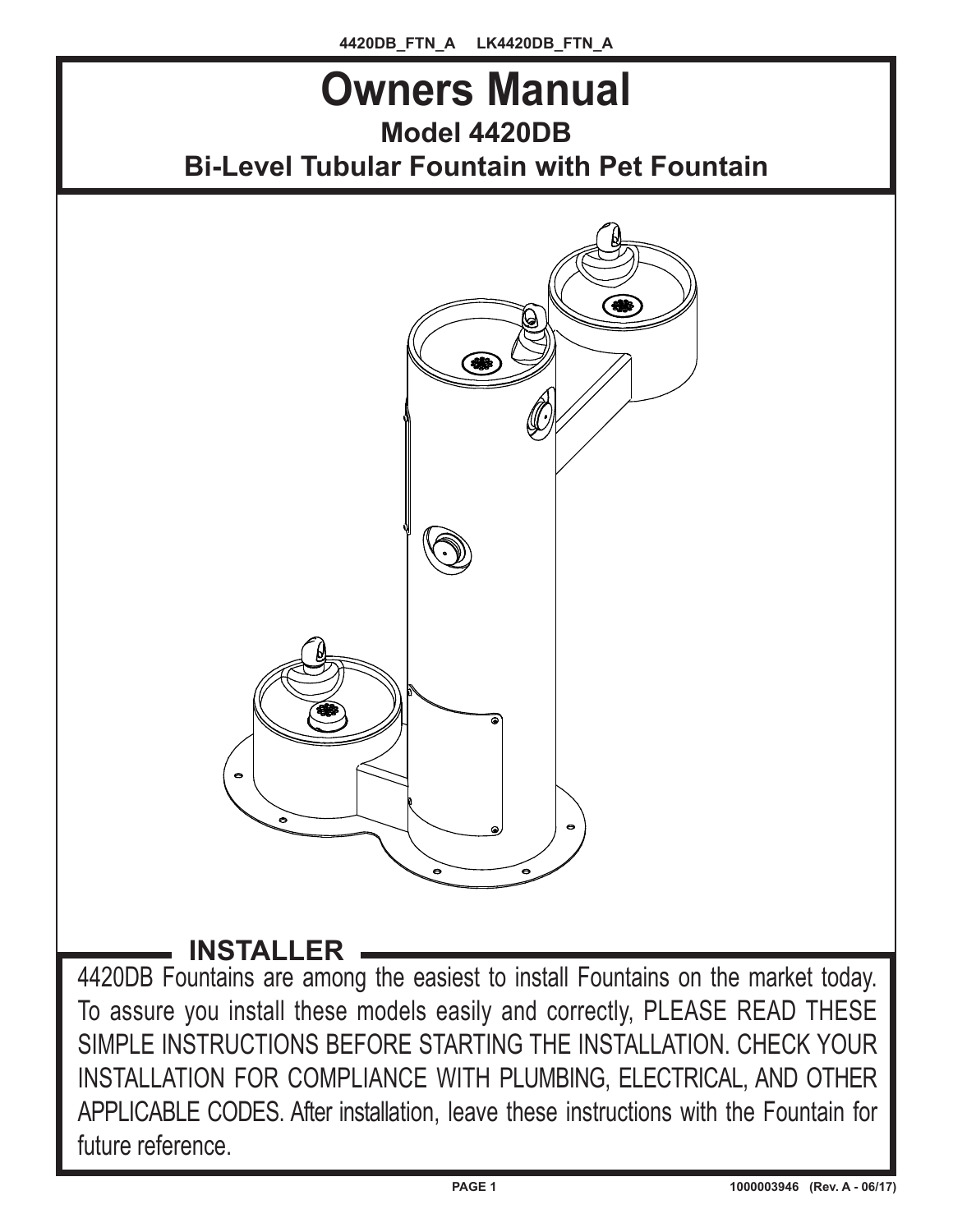# **INSTALLATION INSTRUCTIONS**

# IMPORTANT

## **ALL SERVICE TO BE PERFORMED BY AN AUTHORIZED SERVICE PERSON**

# **IMPORTANT! INSTALLER PLEASE NOTE.**

THE GROUNDING OF ELECTRICAL EQUIPMENT SUCH AS TELEPHONE, COMPUTERS, ETC. TO WATER LINES IS A COMMON PROCEDURE. THIS GROUNDING MAY BE IN THE BUILDING OR MAY OCCUR AWAY FROM THE BUILDING. THIS GROUNDING CAN CAUSE ELECTRICAL FEEDBACK INTO A FOUNTAIN, CREATING AN ELECTROLYSIS WHICH CAUSES A METALLIC TASTE OR AN INCREASE IN THE METAL CONTENT OF THE WATER. THIS CONDITION IS AVOIDABLE BY USING THE PROPER MATERIALS AS INDICATED. ANY DRAIN FITTINGS PROVIDED BY THE INSTALLER SHOULD BE MADE OF PLASTIC TO ELECTRICALLY ISOLATE THE FOUNTAIN FROM THE BUILDING PLUMBING SYSTEM.

- 1. This fountain is to be mounted on a smooth, flat, finished surface with adequate support structure. NOTE: Mounting structure must be capable of supporting 300 lb. load on fountain.
- 2. Refer to rough-in for plumbing.
- 3. Install shut-off valve on water supply. (Valve not furnished)
- 4. Locate and install fountain using 3/8" minimum fasteners. (Fasteners not furnished)
- 5. Connect water supply and fountain drain. Connect drain waste "Tee" to fountain drain tubes. Connect outlet of "Tee" to drainage system. Water connection and drain must comply with local codes.
- 6. Turn on water supply and check all connections for leaks.

- 7. Water supply 3/8" O.D. unplated copper tube. Waste 1-1/2" IPS. Contractor to supply waste trap and service stop valve in accordance with local code.
- 8. Connecting lines to be made of unplated copper and should be thoroughly flushed to remove all foreign matter before being connected to fountain. This fountain is manufactured in such a manner that it does not in any way cause taste, odor, color, or sediment problems.
- 9. Connect fountain to supply line with a shut-off valve and install a 3/8" unplated copper water line between the valve and the fountain. Remove any burrs from outside of water line. Push the tubes straight into the fittings until they reach a positive stop, approximately 3/4" (See Fig. 2). DO NOT SOLDER TUBES INSERTED INTO THE STRAINER AS DAMAGE TO THE O-RINGS MAY RESULT.

**CAUTION:** This fountain is rated for inlet water pressure of 20-105 PSI. A pressure reducing regulator should be used if the inlet water supply exceeds 105 PSI. Any damage caused by reason of connecting this product to supply line pressures lower than 20 PSI or higher than 105 PSI is not covered by warranty.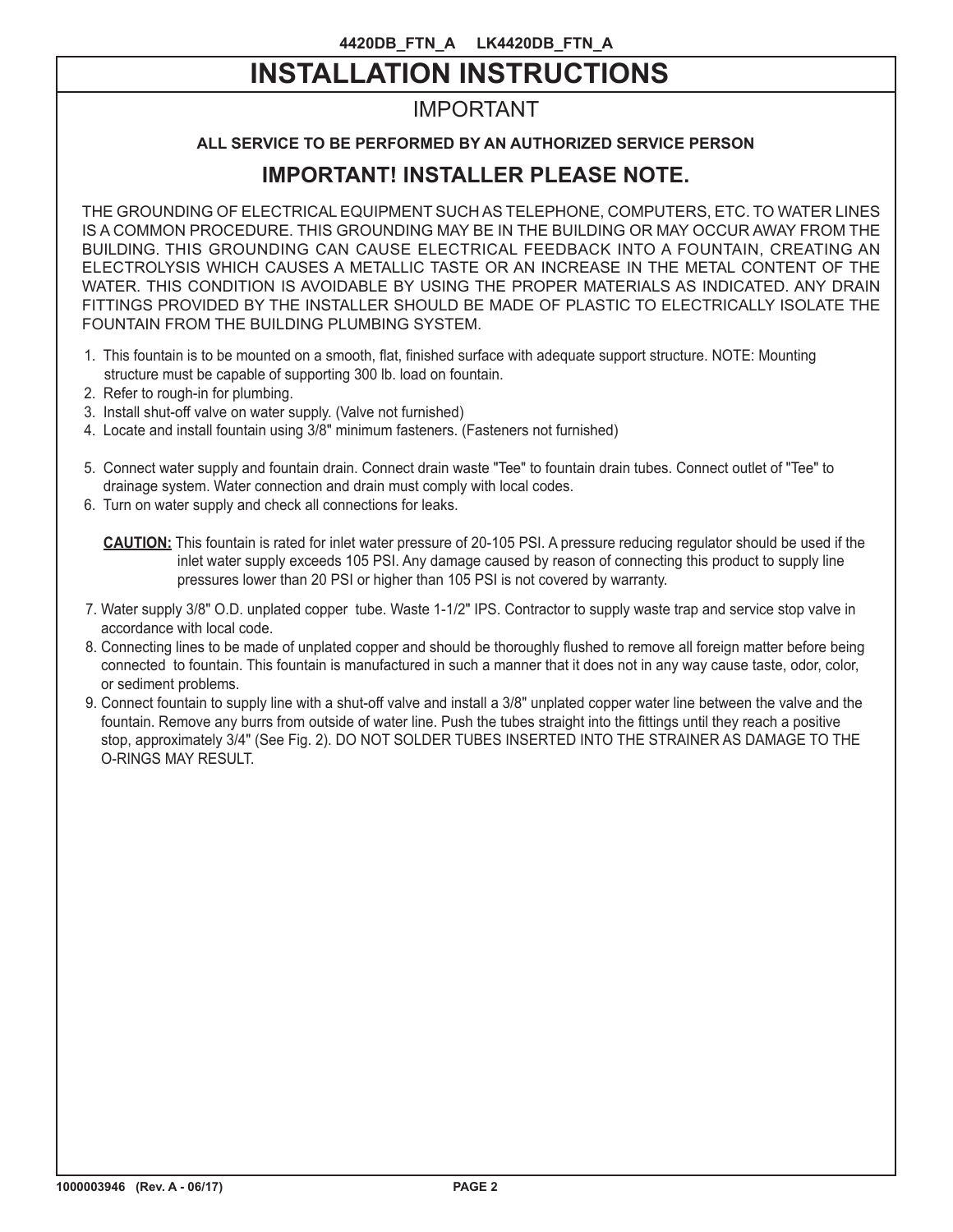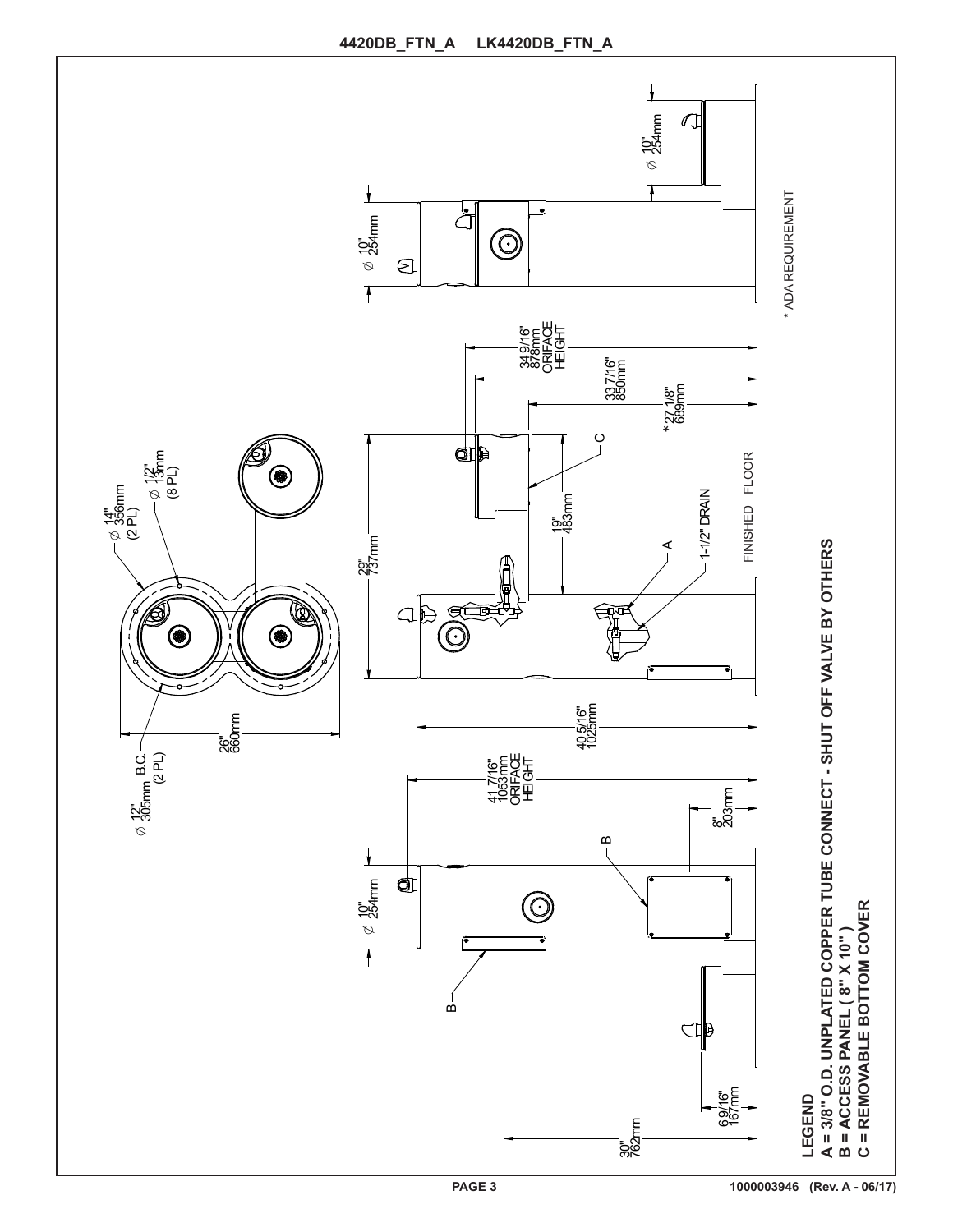